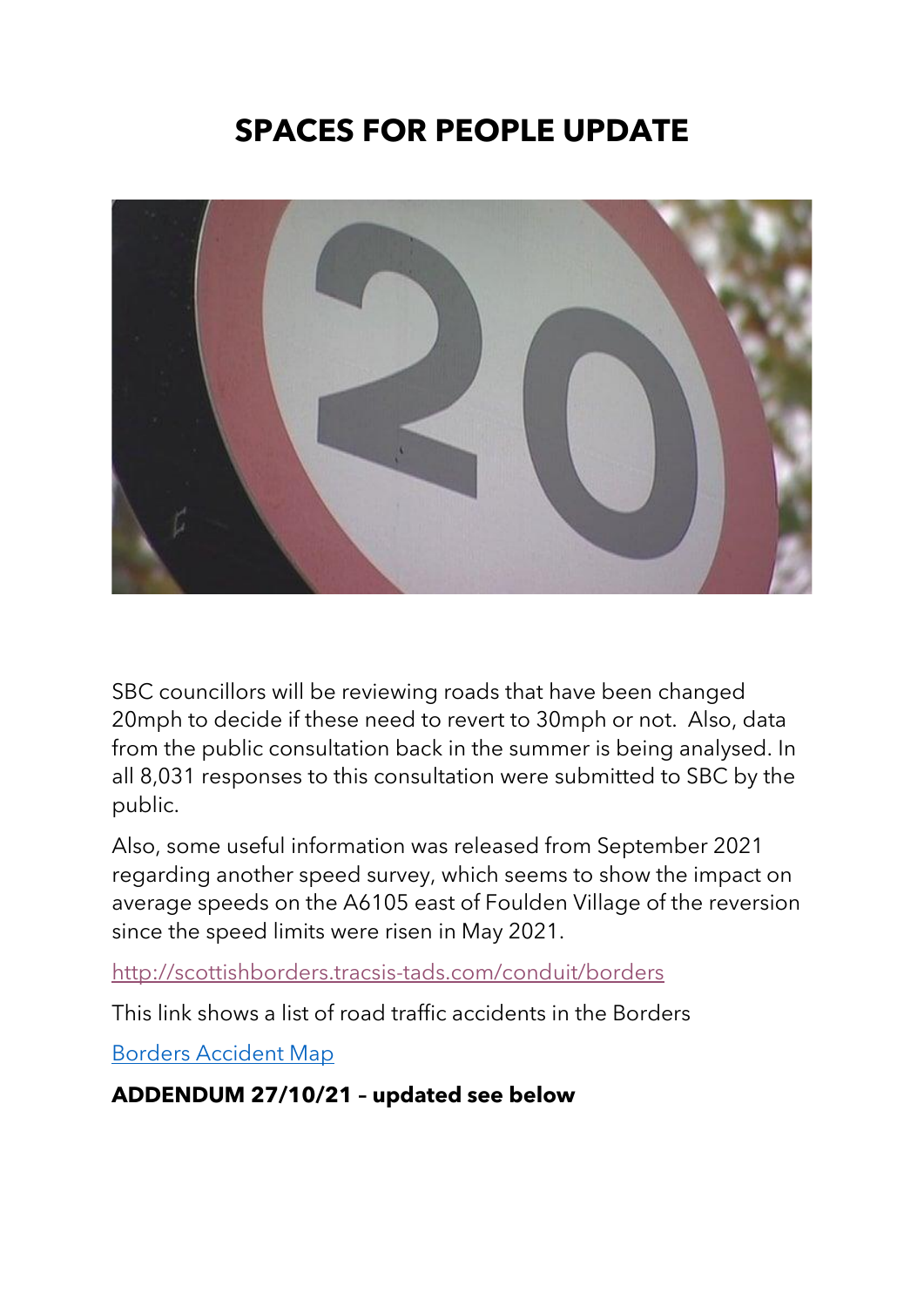# **Speed information breakdown for Foulden - added 27th October 2021**

As a result of feedback, here is some specific information from the above survey <http://scottishborders.tracsis-tads.com/conduit/borders>

### **Picture 1: A6105 Foulden Eastbound – 7-day average**

This was measured using a sensor part way between the two junctions for Woodlands on the A6105

|                   |             | 40                                       |              | $30^{\circ}$                             |          | 40                |                   |             | 40                                       |              |
|-------------------|-------------|------------------------------------------|--------------|------------------------------------------|----------|-------------------|-------------------|-------------|------------------------------------------|--------------|
| <b>Time</b>       |             | Survey 1                                 |              | <b>Survey 2</b>                          |          | <b>Survey 3</b>   |                   |             | <b>Survey 4</b>                          |              |
| 08:00-09:00       |             | 36.0                                     |              | 29.4                                     |          | 35.8              |                   |             | 35.5                                     |              |
| 15:00-16:00       |             | 36.1                                     |              | 29.8                                     |          | 36.4              |                   |             | 35.7                                     |              |
| 06:00-22:00       |             | 36.4                                     |              | 30.2                                     |          | 36.4              |                   |             | 35.8                                     |              |
| 06:00-24:00       |             | 36.5                                     |              | 30.3                                     |          | 36.5              |                   |             | 35.9                                     |              |
| 07:00-19:00       |             | 36.3                                     |              | 29.9                                     |          | 36.3              |                   |             | 35.7                                     |              |
| All Day           | 36.6        |                                          | 30.5         |                                          | 36.6     |                   | 35.9              |             |                                          |              |
|                   | baseline    | Difference between Survey 2 and Survey 1 |              | Difference between Survey 3 and Survey 1 | baseline |                   |                   | baseline    | Difference between Survey 4 and Survey 1 |              |
| <b>Time</b>       | <b>Diff</b> | %Diff                                    |              | <b>Diff</b>                              | %Diff    |                   | <b>Time</b>       | <b>Diff</b> | %Diff                                    |              |
| 08:00-09:00       | $-6.6$      | $-18.3$                                  | $\downarrow$ | $-0.2$                                   | $-0.6$   | $\downarrow$      | 08:00-09:00       | $-0.5$      | $-1.4$                                   | $\downarrow$ |
| 15:00-16:00       | $-6.3$      | $-17.5$                                  | ♦            | 0.3                                      | 0.8      | 个                 | 15:00-16:00       | $-0.4$      | $-1.1$                                   | ♦            |
| 06:00-22:00       | $-6.2$      | $-17.0$                                  | ↓            | 0.0                                      | 0.0      | $\downarrow$      | 06:00-22:00       | $-0.6$      | $-1.6$                                   | $\downarrow$ |
| 06:00-24:00       | $-6.2$      | $-17.0$                                  | ♦            | 0.0                                      | 0.0      | ♦                 | 06:00-24:00       | $-0.6$      | $-1.6$                                   | ♦            |
| 07:00-19:00       | $-6.4$      | $-17.6$                                  | ∲            | 0.0                                      | 0.0      | ♦                 | 07:00-19:00       | $-0.6$      | $-1.7$                                   | ♦            |
| All Day           | $-6.1$      | $-16.7$                                  | J.           | 0.0                                      | 0.0      | ♦                 | All Day           | $-0.7$      | $-1.9$                                   | $\downarrow$ |
| $(00:00 - 24:00)$ |             | $(07:00 - 19:00)$                        |              | $(00:00 - 24:00)$                        |          | $(07:00 - 19:00)$ | $(00:00 - 24:00)$ |             | $(07:00 - 19:00)$                        |              |
|                   |             | $-6.4 \text{ J}$                         |              | $0.0 \Psi$                               |          | $0.0 \Psi$        | $-0.7 \; \Psi$    |             | -0.6 ሇ                                   |              |
| $-6.1 \Psi$       |             |                                          |              |                                          |          |                   |                   |             |                                          |              |

This shows the average speed calculated between certain periods of time, as well as all day for traffic travelling Eastbound – It is quite noticeable that the average speed lowered significantly when the 30mph speed limit was introduced, and returned to the original level of speeds when the limit was put back to 40mph. Survey 4 has shown a very small drop in average speeds compared with Survey 1 , which was carried out before the speed limit was lowered from 40mph to 30mph.

(continued…)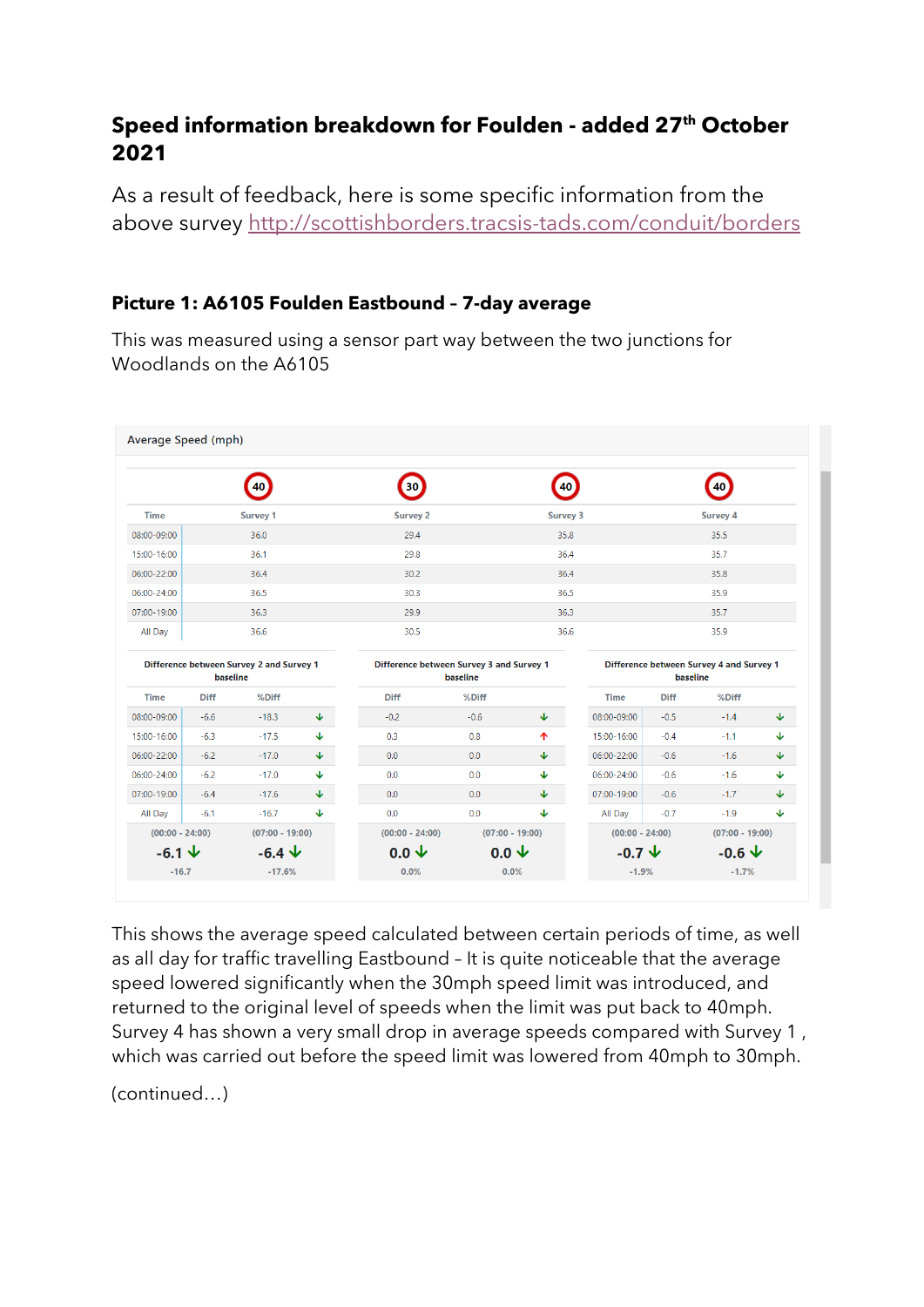|                       |                   |                                                   |              |                         |                                                   |                 |                                       |             | Foulden, A6105                                    |   |
|-----------------------|-------------------|---------------------------------------------------|--------------|-------------------------|---------------------------------------------------|-----------------|---------------------------------------|-------------|---------------------------------------------------|---|
|                       |                   |                                                   |              |                         |                                                   |                 | 40                                    |             | 30                                                |   |
| 85th %ile Speed       |                   | Eastbound                                         |              |                         | 7 Day Avg                                         |                 | <b>Primary Direction</b><br>Eastbound |             | <b>Secondary Direction</b><br>Eastbound           |   |
| 85th %ile Speed (mph) |                   |                                                   |              |                         |                                                   |                 |                                       |             |                                                   |   |
|                       |                   | 40                                                |              | 30                      |                                                   | 40              |                                       |             | 40                                                |   |
| <b>Time</b>           |                   | <b>Survey 1</b>                                   |              | <b>Survey 2</b>         |                                                   | <b>Survey 3</b> |                                       |             | <b>Survey 4</b>                                   |   |
| 08:00-09:00           |                   | 40.2                                              |              | 33.1                    |                                                   | 40.0            |                                       |             | 39.4                                              |   |
| 15:00-16:00           |                   | 40.5                                              |              | 34.7                    |                                                   | 41.2            |                                       |             | 40.0                                              |   |
| 06:00-22:00           |                   | 41.1                                              |              | 35.1                    |                                                   | 41.1            |                                       |             | 40.5                                              |   |
| 06:00-24:00           |                   | 41.1                                              |              | 35.1                    |                                                   | 41.1            |                                       |             | 40.5                                              |   |
| 07:00-19:00           |                   | 40.8                                              |              | 34.6                    |                                                   | 40.8            |                                       |             | 40.2                                              |   |
| All Day               |                   | 41.3                                              |              | 35.8                    |                                                   | 41.4            |                                       |             | 40.6                                              |   |
|                       |                   | Difference between Survey 2 and baseline Survey 1 |              |                         | Difference between Survey 3 and baseline Survey 1 |                 |                                       |             | Difference between Survey 4 and baseline Survey 1 |   |
| <b>Time</b>           | Diff              | %Diff                                             |              | Diff                    | %Diff                                             |                 | <b>Time</b>                           | <b>Diff</b> | %Diff                                             |   |
| 08:00-09:00           | $-7.1$            | $-17.7$                                           | $\downarrow$ | $-0.2$                  | $-0.5$                                            | J.              | 08:00-09:00                           | $-0.8$      | $-2.0$                                            | ♦ |
| 15:00-16:00           | $-5.8$            | $-14.3$                                           | ↓            | 0.7                     | 1.7                                               | 个               | 15:00-16:00                           | $-0.5$      | $-1.2$                                            | ↓ |
| 06:00-22:00           | $-6.0$            | $-14.6$                                           | ↓            | 0.0                     | 0.0                                               | ¢.              | 06:00-22:00                           | $-0.6$      | $-1.5$                                            | ↓ |
| 06:00-24:00           | $-6.0$            | $-14.6$                                           | ↓            | 0.0                     | 0.0                                               | ♦               | 06:00-24:00                           | $-0.6$      | $-1.5$                                            | ↓ |
| 07:00-19:00           | $-6.2$            | $-15.2$                                           | ♦            | 0.0                     | 0.0                                               | $\downarrow$    | 07:00-19:00                           | $-0.6$      | $-1.5$                                            | ↓ |
| All Day               | $-5.5$            | $-13.3$                                           | ↓            | 0.1                     | 0.2                                               | 个               | All Day                               | $-0.7$      | $-1.7$                                            | ↓ |
|                       | $(00:00 - 24:00)$ | $(07:00 - 19:00)$                                 |              | $(00:00 - 24:00)$       | $(07:00 - 19:00)$                                 |                 | $(00:00 - 24:00)$                     |             | $(07:00 - 19:00)$                                 |   |
| $-5.5 \; \psi$        |                   | $-6.2 \Psi$                                       |              | $0.1 \text{ } \Upsilon$ | $0.0\sqrt{ }$                                     |                 | $0.1 \Psi$                            |             | $-0.6 \Psi$                                       |   |
|                       | $-13.3%$          | $-15.2%$                                          |              | 0.2%                    | 0.0%                                              |                 |                                       | $-1.7%$     | 0.0%                                              |   |

## **Picture 2: A6105 Foulden Eastbound – 7-day 85th percentile speeds**

This information measures the 85<sup>th</sup> percentile speed, which is the speed that 85% of the traffic is doing less than or equal to. Typically, this is the speed that separates the slowest 85% of vehicle speeds from the top 15%.

As an example, if, in a specific time, the speed of 100 vehicles is measured and 85 of these vehicles are travelling at 33 mph per hour or less, then the 85<sup>th</sup> percentile speed would be 33mph. It means that 15% of the vehicles passing were doing more than this speed.

Looking at Picture 2 above, the speed that 85% of the traffic was driving at or less than dropped by 5.5 mph between survey 1 and 2 yet returned to a similar distribution of speeds when the when the sign was put up to 40mph in May 2021. The two pictures overleaf show the data for westbound traffic measured at the same spot.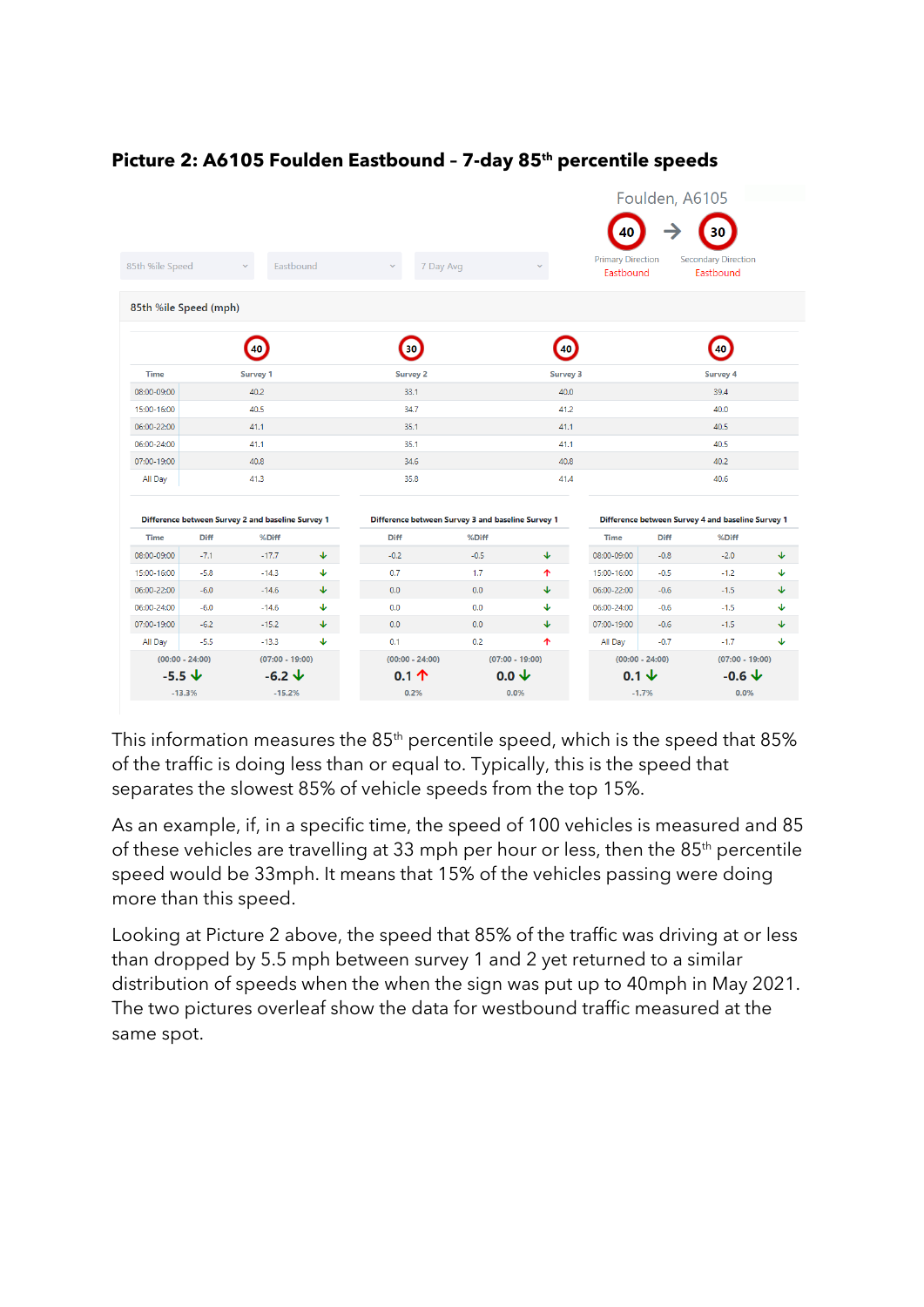|                | Average Speed (mph) |                                                   |              |                                                   |        |                   |                   |             |                                                   |              |
|----------------|---------------------|---------------------------------------------------|--------------|---------------------------------------------------|--------|-------------------|-------------------|-------------|---------------------------------------------------|--------------|
|                |                     | 40                                                |              | 30)                                               |        | 40                |                   |             | 40                                                |              |
| <b>Time</b>    |                     | <b>Survey 1</b>                                   |              | <b>Survey 2</b>                                   |        | Survey 3          |                   |             | Survey 4                                          |              |
| 08:00-09:00    |                     | 37.2                                              |              | 31.8                                              |        | 35.9              |                   |             | 37.0                                              |              |
| 15:00-16:00    |                     | 37.5                                              |              | 31.4                                              |        | 36.7              |                   |             | 36.6                                              |              |
| 06:00-22:00    |                     | 37.9                                              |              | 32.7                                              |        | 36.9              |                   |             | 37.1                                              |              |
| 06:00-24:00    |                     | 38.0                                              |              | 32.7                                              |        | 36.9              |                   |             | 37.1                                              |              |
| 07:00-19:00    |                     | 37.7                                              |              | 32.3                                              |        | 36.6              |                   |             | 36.9                                              |              |
| All Day        |                     | 38.1                                              |              | 33.1                                              |        | 37.1              |                   |             | 37.3                                              |              |
|                |                     | Difference between Survey 2 and Survey 1 baseline |              | Difference between Survey 3 and Survey 1 baseline |        |                   |                   |             | Difference between Survey 4 and Survey 1 baseline |              |
| Time           | <b>Diff</b>         | %Diff                                             |              | <b>Diff</b>                                       | %Diff  |                   | <b>Time</b>       | <b>Diff</b> | %Diff                                             |              |
| 08:00-09:00    | $-5.4$              | $-14.5$                                           | $\downarrow$ | $-1.3$                                            | $-3.5$ | ↓                 | 08:00-09:00       | $-0.2$      | $-0.5$                                            | $\downarrow$ |
| 15:00-16:00    | $-6.1$              | $-16.3$                                           | $\downarrow$ | $-0.8$                                            | $-2.1$ | ↓                 | 15:00-16:00       | $-0.9$      | $-2.4$                                            | ↓            |
| 06:00-22:00    | $-5.2$              | $-13.7$                                           | ♦            | $-1.0$                                            | $-2.6$ | ↓                 | 06:00-22:00       | $-0.8$      | $-2.1$                                            | ↓            |
| 06:00-24:00    | $-5.3$              | $-13.9$                                           | ♦            | $-1.1$                                            | $-2.9$ | ↓                 | 06:00-24:00       | $-0.9$      | $-2.4$                                            | ↓            |
| 07:00-19:00    | $-5.4$              | $-14.3$                                           | ♦            | $-1.1$                                            | $-2.9$ | ↓                 | 07:00-19:00       | $-0.8$      | $-2.1$                                            | ↓            |
| All Day        | $-5.0$              | $-13.1$                                           | ↓            | $-1.0$                                            | $-2.6$ | ↓                 | All Day           | $-0.8$      | $-2.1$                                            | ↓            |
|                | $(00:00 - 24:00)$   | $(07:00 - 19:00)$                                 |              | $(00:00 - 24:00)$                                 |        | $(07:00 - 19:00)$ | $(00:00 - 24:00)$ |             | $(07:00 - 19:00)$                                 |              |
| $-5.0\sqrt{ }$ |                     | $-5.4 \; \psi$                                    |              | $-1.0 \Psi$                                       |        | $-1.1 \; \psi$    | $-0.8 \Psi$       |             | $-0.8\ \Psi$                                      |              |
| $-13.1$        |                     | $-14.3%$                                          |              | $-2.6%$                                           |        | $-2.9%$           |                   | $-2.1%$     | $-2.1%$                                           |              |

#### **Picture 3: A6105 Foulden Westbound – 7-day average speeds**

The results here for westbound average speeds are slightly different, as the average speed in survey 1(before the reduction of the speed limit to 30mph) was higher than the eastbound traffic. There was a notable drop in speeds, albeit not quite as much as for the eastbound direction when the lower speed limit was brought in. However, since the 40mph speed limit was re-instated, average speeds westbound have moved back towards the survey 1 average speeds.

|                                                                         | 85th %ile Speed (mph) |                                                   |              |                                                   |                   |              |                   |             |                                                   |                                  |
|-------------------------------------------------------------------------|-----------------------|---------------------------------------------------|--------------|---------------------------------------------------|-------------------|--------------|-------------------|-------------|---------------------------------------------------|----------------------------------|
|                                                                         |                       | 40                                                |              | 30                                                |                   | 40           |                   |             | 40                                                |                                  |
| <b>Time</b>                                                             |                       | <b>Survey 1</b>                                   |              | <b>Survey 2</b>                                   |                   | Survey 3     |                   |             | Survey 4                                          |                                  |
| 08:00-09:00                                                             |                       | 42.6                                              |              | 36.9                                              |                   | 40.3         |                   |             | 41.7                                              |                                  |
| 15:00-16:00                                                             |                       | 41.7                                              |              | 36.0                                              |                   | 40.7         |                   |             | 41.0                                              |                                  |
| 06:00-22:00                                                             |                       | 42.6                                              |              | 37.9                                              |                   | 41.2         |                   |             | 41.6                                              |                                  |
| 06:00-24:00                                                             |                       | 42.6                                              |              | 37.9                                              |                   | 41.2         |                   |             | 41.6                                              |                                  |
| 07:00-19:00                                                             |                       | 42.3                                              |              | 37.2                                              |                   | 40.7         |                   |             | 41.3                                              |                                  |
| All Day                                                                 |                       |                                                   |              |                                                   |                   |              |                   |             |                                                   |                                  |
|                                                                         |                       | 43.0                                              |              | 38.7                                              |                   | 41.6         |                   |             | 42.0                                              |                                  |
|                                                                         |                       | Difference between Survey 2 and baseline Survey 1 |              | Difference between Survey 3 and baseline Survey 1 |                   |              |                   |             | Difference between Survey 4 and baseline Survey 1 |                                  |
| Time                                                                    | Diff                  | %Diff                                             |              | <b>Diff</b>                                       | %Diff             |              | <b>Time</b>       | <b>Diff</b> | %Diff                                             |                                  |
|                                                                         | $-5.7$                | $-13.4$                                           | $\downarrow$ | $-2.3$                                            | $-5.4$            | $\downarrow$ | 08:00-09:00       | $-0.9$      | $-2.1$                                            | ∲                                |
|                                                                         | $-5.7$                | $-13.7$                                           | ♦            | $-1.0$                                            | $-2.4$            | ↓            | 15:00-16:00       | $-0.7$      | $-1.7$                                            |                                  |
|                                                                         | $-4.7$                | $-11.0$                                           | $\downarrow$ | $-1.4$                                            | $-3.3$            | $\downarrow$ | 06:00-22:00       | $-1.0$      | $-2.3$                                            |                                  |
|                                                                         | $-4.7$                | $-11.0$                                           | ♦            | $-1.4$                                            | $-3.3$            | ¢.           | 06:00-24:00       | $-1.0$      | $-2.3$                                            |                                  |
| 08:00-09:00<br>15:00-16:00<br>06:00-22:00<br>06:00-24:00<br>07:00-19:00 | $-5.1$                | $-12.1$                                           | $\downarrow$ | $-1.6$                                            | $-3.8$            | $\downarrow$ | 07:00-19:00       | $-1.0$      | $-2.4$                                            |                                  |
| All Day                                                                 | $-4.3$                | $-10.0$                                           | ↓            | $-1.4$                                            | $-3.3$            | J.           | All Day           | $-1.0$      | $-2.3$                                            |                                  |
|                                                                         | $(00:00 - 24:00)$     | $(07:00 - 19:00)$                                 |              | $(00:00 - 24:00)$                                 | $(07:00 - 19:00)$ |              | $(00:00 - 24:00)$ |             | $(07:00 - 19:00)$                                 | ↓<br>$\downarrow$<br>↓<br>↓<br>♦ |

#### **Picture 4: A6105 Foulden Westbound – 7-day 85th percentile speeds**